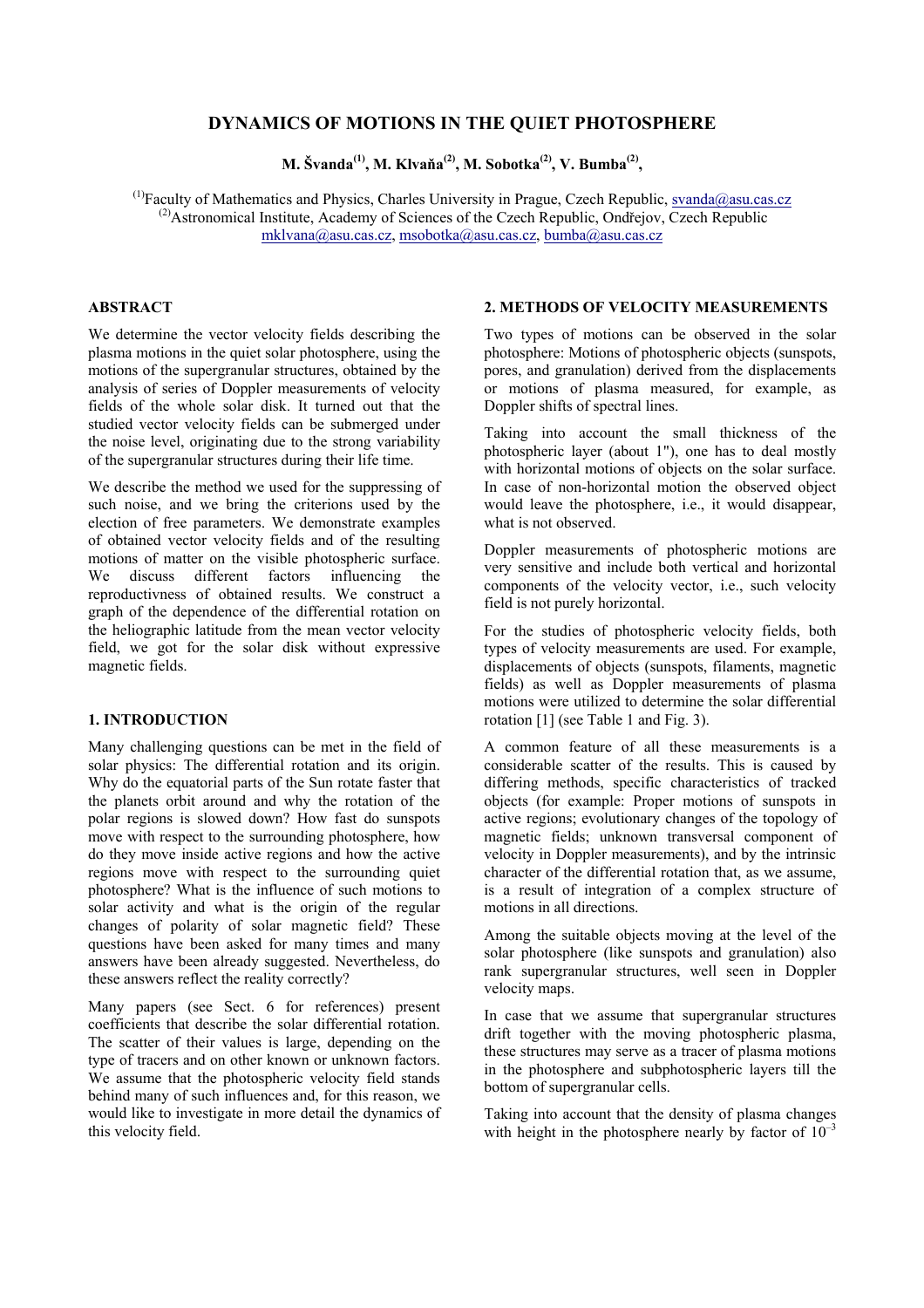[2], the photosphere behaves in many aspects similarly to the surface of a liquid. We expect therefore, that the motions should, in a high degree, resemble flows on a spherical surface.

## **3. VELOCITY FIELD DETERMINATION**

The suggested method is used to measure the velocity field of plasma flowing in a narrow layer of the solar photosphere.

The method is based on the tracking of structures of the supergranular network. From the drifts of the structures, a velocity field is computed. The supergranular network is spread on the whole solar surface, so that it makes it possible to characterize non-magnetic and magnetic regions as well, including active regions and sunspots that interact with this network.

The images of supergranular network are obtained from Doppler velocity maps, from which the velocity components of the Carrington rotation and of fiveminute oscillations are removed. The lifetime of individual supergranular cells [3] is long enough to allow tracking of their motions during several tens of hours, so that we can expect that the resulting velocity field is determined with a fairly high reliability.

## **4. THE DATA**

We utilize for our work full-disk Doppler measurements in the spectral line Ni I 676.8 nm, obtained with the MDI instrument onboard SOHO. The temporal resolution of the raw measurements is 1 minute and the image size is 1024 x 1024 pixels. Three uninterrupted time series of dopplergrams are available to us: 1996: May 24 – July 24, 1997: April  $14$  – July 13, and 1998: January  $9 -$  April 10. In the present work we use the observations taken on May 26, 1996, when the Sun was completely quiet and no strong magnetic fields were present on the disk.

#### **5. DATA REDUCTION**

#### **5.1 Temporal filtration of raw dopplergrams**

The one-minute cadence of the raw dopplergrams made it possible to apply a suitable filtration in order to decrease the number of frames and to remove high spatial frequencies including the manifestations of fiveminute oscillations. We used the method of weighted averaging [4, 5] to filter the data. To obtain one reduced frame, a sequence of 31 raw dopplergrams was used. The weight of an individual raw dopplergram depends on its position in the sequence (see [4] for details). This filter suppresses the amplitude of the five-minute oscillations by factor of about 500. The effect of this filter is by an order stronger compared to the case of a simple averaging over a period of 60 minutes [4].

Small displacements of supergranular structures in the raw dopplergrams caused by the solar rotation in the intervals  $1 - 31$  minutes were compensated by means of a reverse rotation of the Carrington coordinate system.

To meet the condition for the correct sampling of the signal, the reduced frames obtained by the integration of 31 raw frames (in the period of 31 minutes) are calculated and stored each 15 minutes. That means that 96 reduced full-disk frames describe the 24-hour evolution of the Doppler velocity field.

### **5.2 Correction for solar rotation**

The Doppler velocity pattern of supergranulation is contaminated by the line-of sight component of solar rotation. This component can be approximated by a projection  $V_c$  of the Carrington's rotational velocity vector to the direction toward the observer. According to [6]:

$$
V_c = -V_0 \sin \alpha \cos \delta \cos B_0, \qquad (1)
$$

where  $\alpha$  is the heliographic longitude of the observed point, measured from the central meridian, δ is the heliographic latitude of the point,  $B_0$  the inclination of the solar axis, and  $V_0 = 1,8557$  km/s is the rotational speed on the perimeter, derived from the synodic period of rotation of the Carrington's coordinate system. Subtracting  $V_c$  from the reduced dopplergrams, we obtain a clearly visible supergranular structure on the solar disk.

### **6. CALCULATION OF THE VELOCITY FIELD**

The field of horizontal velocities is obtained by applying the Local Correlation Tracking (LCT) technique [7] to the series of all reduced dopplergrams, after making the corrections mentioned in Sect. 5. The algorithm correlates locally (with a window of 17 x 17 pixels) the structures in the processed and reference images and computes, with sub-pixel accuracy, vectors of displacements in all points of the processed frame.

The processed frame may not necessarily follow the reference frame immediately but it can have an optional time lag after it. Increasing the lag, we obtain larger geometrical shifts of supergranular structures and, consequently, an improvement of the signal-to noise ratio in the resulting displacement map. This time lag we call a correlation interval *KI*. For two subsequent frames,  $KI = 1$  and the time lag is 15 minutes.

Our analysis of the reproducibility of obtained velocity fields shows that, in our case, for small  $KI$   $(KI \leq 3)$  the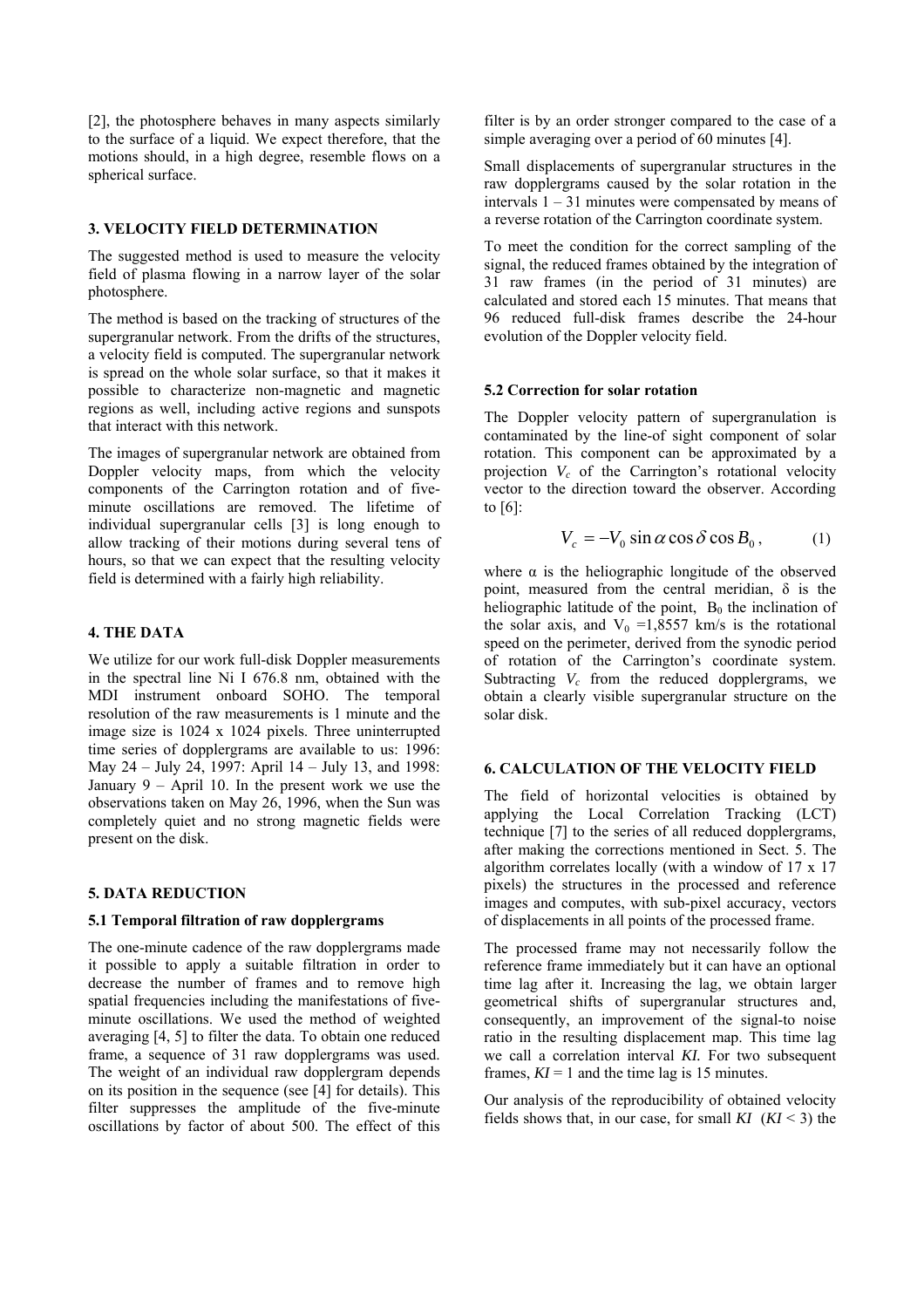sensitivity of the method is low and the searched velocity fields are below the noise level. On the other hand, large  $KI$   $(KI > 5)$  leads to instabilities in the tracking due to mismatched structures in the processed and reference frames. We use  $KI = 4$  for the present analysis.



*Fig.1: Local horizontal velocity field in the solar photosphere. The underlying image in the enlarged subfield shows the dopplergram of supergranular network.*

The calculated vector velocity field in the thin layer of the solar photosphere, that is, the velocity vectors tangential to the solar surface, is displayed in Fig.1. This local velocity field reflects the motions of morphological structures on the solar disk, including the motions inside supergranules. The field shown in Fig.1, however, is too fine to see global velocity structures that, among others, characterize the differential rotation.

The global velocity field can be obtained by filtering spatially the data of Fig.1 using a boxcar of 40 x 40 pixels. After the filtration (Fig.2), the velocity vectors are ordered in a form of large cells that are well consistent with the conception of the solar differential rotation.

The velocity field shown in Fig.2 describes the difference between the Carrington's rotational speed of the rigid body and the real rotational speed of the solar plasma. We can see that the solar rotation, compared to the equatorial one, is slower in high heliographic latitudes. In latitudes of about 18 degrees, both speeds are approximately equal (the difference is zero) and in the equatorial zone the plasma rotates faster.



*Fig.2: Global velocity field obtained as a spatial filtration of the full-disk velocity field shown in Fig.1.*

Table 1 summarizes the values of coefficients *A, B, C* of the sidereal differential rotation. Its angular velocity ω is given by:

$$
\omega = A + B \sin^2 \delta + C \sin^4 \delta \tag{2}
$$

In Fig.3 we plot various curves of the differential rotation calculated according to Table 1. Our result [OR] was obtained by zonal averaging of velocities over the solar disk. The differences between the values of the averages and the curve that fit them indicate that the differential rotation is a result of a summation of many different runs of velocity versus latitude. In fact, the differential rotation is a simplified global description of a complex system of zonal and meridional flows [8].

Tab.1: Sidereal differential rotation [degree/day]

| rao.r. Skicicar differentiar foldifoli pueglec/day |        |         |         |                             |
|----------------------------------------------------|--------|---------|---------|-----------------------------|
| Author                                             |        | В       | C       | Remark                      |
| 0.                                                 | 14.440 | $-1,98$ | $-1,98$ |                             |
| $\lceil 10 \rceil$                                 | 14,192 | $-1,70$ | $-2,36$ | plasma                      |
|                                                    | 14,049 | $-1,69$ | $-2,35$ | rotation                    |
| [OR]                                               | 14,485 | $-3,11$ | 1,32    |                             |
| [12]                                               | 14,368 | $-2,69$ |         | single                      |
| 131                                                | 14,393 | $-2,95$ |         | sunspots                    |
| $\lceil 13 \rceil$                                 | 14,552 | $-2,84$ |         | all                         |
| $\lceil 14 \rceil$                                 | 14,551 | $-2,87$ |         | sunspots                    |
| '151                                               | 14,09  | $-0,37$ | 0       | $Ca+K$ <sub>3</sub> regions |
| ГC                                                 | 14,184 |         |         | Carrington                  |